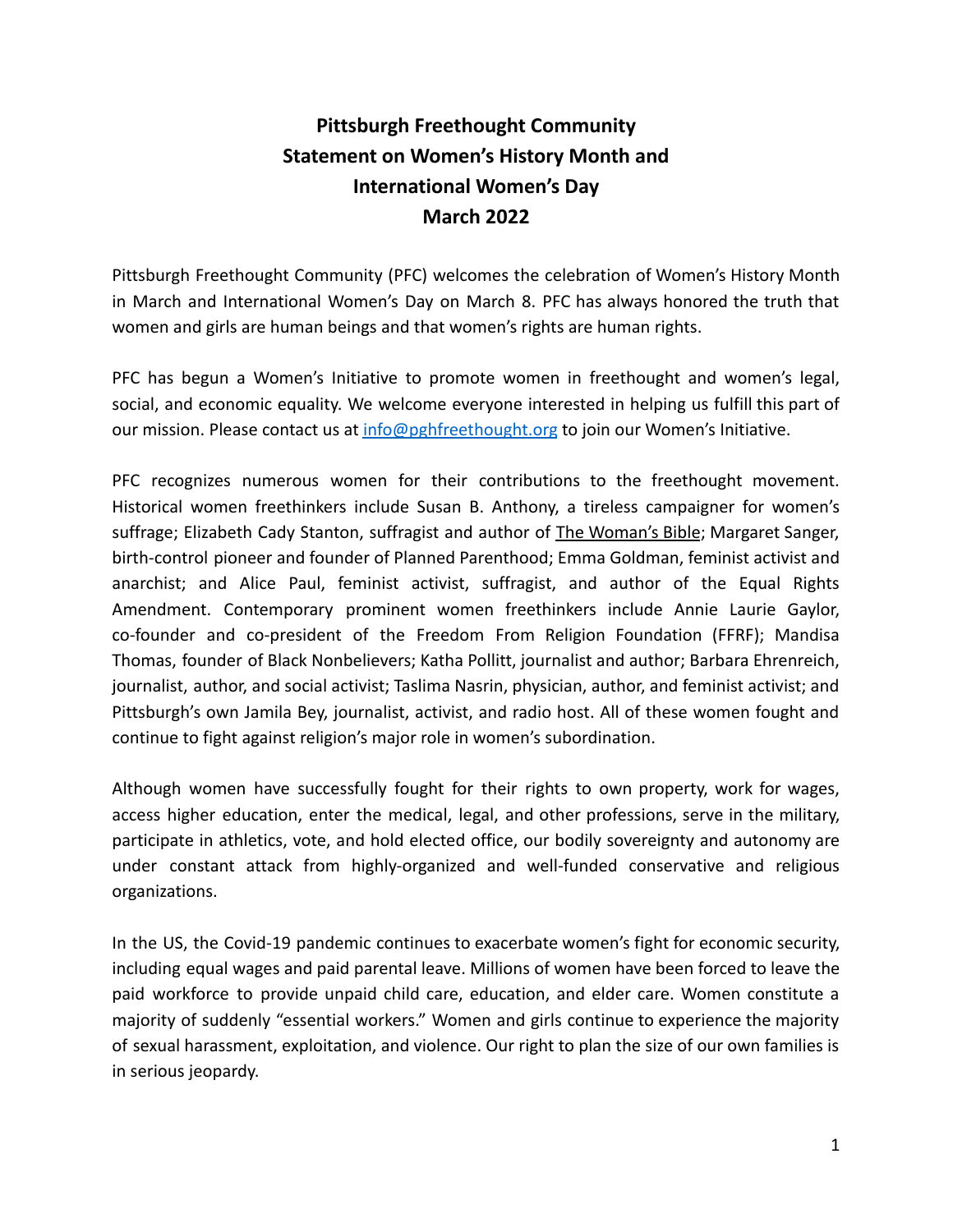Around the world, millions of women and girls cannot access basic menstruation supplies and are ostracized for this natural bodily function. Child marriage to adult men is common. Girls are permanently maimed by genital mutilation. Male relatives murder women in "honor killings." The climate catastrophe disproportionally affects low-income women and women of color.

To advocate for women's full political and socioeconomic equality and participation, PFC urges everyone to contact their Congressional representatives NOW to SUPPORT the following federal legislation:

- URGENT -- Now that the Equal Rights Amendment (ERA) has been ratified by the necessary three-fourths of states and met all the requirements under Article V of the U.S. Constitution, the US National Archivist must immediately perform his ministerial role under 1 U.S.C. § 106b to certify the ratifications and publish the Equal Rights Amendment as the 28th Amendment to the U.S. Constitution. Contact him here: [https://secure.everyaction.com/-s9qMCvzV0ySX1utAnIIWg2?emci=5273675c-fa90-ec11](https://secure.everyaction.com/-s9qMCvzV0ySX1utAnIIWg2?emci=5273675c-fa90-ec11-a507-281878b83d8a&emdi=954753f8-2e94-ec11-a507-281878b83d8a&ceid=467858&contactdata=snaOE9clr2kU61nQUGQG5vyonopOMpuMymzgMbpt7GI4A%2fkIF8ufLYH7nv%2bJm%2fLWZoFGtC41gDnwf4g17Rz9nxvMCwTWmyoKwxGbpiaJA%2f5U25Jkp1UzcONVG9kv3OaoZgu0EQF9%2bUlMgXsBi8bBdR9XlvsIbcqZI40LKLchQrvfUi4OYlstPykI4oebBjEVW%2bKM4o%2fOodqbxJWmcwA0OoZ14hV9gKv4mN%2f7wgKmFco%3d&sourceid=L221TRE7&ms=L221TRE7) [a507-281878b83d8a&emdi=954753f8-2e94-ec11-a507-281878b83d8a&ceid=467858&c](https://secure.everyaction.com/-s9qMCvzV0ySX1utAnIIWg2?emci=5273675c-fa90-ec11-a507-281878b83d8a&emdi=954753f8-2e94-ec11-a507-281878b83d8a&ceid=467858&contactdata=snaOE9clr2kU61nQUGQG5vyonopOMpuMymzgMbpt7GI4A%2fkIF8ufLYH7nv%2bJm%2fLWZoFGtC41gDnwf4g17Rz9nxvMCwTWmyoKwxGbpiaJA%2f5U25Jkp1UzcONVG9kv3OaoZgu0EQF9%2bUlMgXsBi8bBdR9XlvsIbcqZI40LKLchQrvfUi4OYlstPykI4oebBjEVW%2bKM4o%2fOodqbxJWmcwA0OoZ14hV9gKv4mN%2f7wgKmFco%3d&sourceid=L221TRE7&ms=L221TRE7) [ontactdata=snaOE9clr2kU61nQUGQG5vyonopOMpuMymzgMbpt7GI4A%2fkIF8ufLYH7n](https://secure.everyaction.com/-s9qMCvzV0ySX1utAnIIWg2?emci=5273675c-fa90-ec11-a507-281878b83d8a&emdi=954753f8-2e94-ec11-a507-281878b83d8a&ceid=467858&contactdata=snaOE9clr2kU61nQUGQG5vyonopOMpuMymzgMbpt7GI4A%2fkIF8ufLYH7nv%2bJm%2fLWZoFGtC41gDnwf4g17Rz9nxvMCwTWmyoKwxGbpiaJA%2f5U25Jkp1UzcONVG9kv3OaoZgu0EQF9%2bUlMgXsBi8bBdR9XlvsIbcqZI40LKLchQrvfUi4OYlstPykI4oebBjEVW%2bKM4o%2fOodqbxJWmcwA0OoZ14hV9gKv4mN%2f7wgKmFco%3d&sourceid=L221TRE7&ms=L221TRE7) [v%2bJm%2fLWZoFGtC41gDnwf4g17Rz9nxvMCwTWmyoKwxGbpiaJA%2f5U25Jkp1UzcON](https://secure.everyaction.com/-s9qMCvzV0ySX1utAnIIWg2?emci=5273675c-fa90-ec11-a507-281878b83d8a&emdi=954753f8-2e94-ec11-a507-281878b83d8a&ceid=467858&contactdata=snaOE9clr2kU61nQUGQG5vyonopOMpuMymzgMbpt7GI4A%2fkIF8ufLYH7nv%2bJm%2fLWZoFGtC41gDnwf4g17Rz9nxvMCwTWmyoKwxGbpiaJA%2f5U25Jkp1UzcONVG9kv3OaoZgu0EQF9%2bUlMgXsBi8bBdR9XlvsIbcqZI40LKLchQrvfUi4OYlstPykI4oebBjEVW%2bKM4o%2fOodqbxJWmcwA0OoZ14hV9gKv4mN%2f7wgKmFco%3d&sourceid=L221TRE7&ms=L221TRE7) [VG9kv3OaoZgu0EQF9%2bUlMgXsBi8bBdR9XlvsIbcqZI40LKLchQrvfUi4OYlstPykI4oebBjEV](https://secure.everyaction.com/-s9qMCvzV0ySX1utAnIIWg2?emci=5273675c-fa90-ec11-a507-281878b83d8a&emdi=954753f8-2e94-ec11-a507-281878b83d8a&ceid=467858&contactdata=snaOE9clr2kU61nQUGQG5vyonopOMpuMymzgMbpt7GI4A%2fkIF8ufLYH7nv%2bJm%2fLWZoFGtC41gDnwf4g17Rz9nxvMCwTWmyoKwxGbpiaJA%2f5U25Jkp1UzcONVG9kv3OaoZgu0EQF9%2bUlMgXsBi8bBdR9XlvsIbcqZI40LKLchQrvfUi4OYlstPykI4oebBjEVW%2bKM4o%2fOodqbxJWmcwA0OoZ14hV9gKv4mN%2f7wgKmFco%3d&sourceid=L221TRE7&ms=L221TRE7) [W%2bKM4o%2fOodqbxJWmcwA0OoZ14hV9gKv4mN%2f7wgKmFco%3d&sourceid=L221](https://secure.everyaction.com/-s9qMCvzV0ySX1utAnIIWg2?emci=5273675c-fa90-ec11-a507-281878b83d8a&emdi=954753f8-2e94-ec11-a507-281878b83d8a&ceid=467858&contactdata=snaOE9clr2kU61nQUGQG5vyonopOMpuMymzgMbpt7GI4A%2fkIF8ufLYH7nv%2bJm%2fLWZoFGtC41gDnwf4g17Rz9nxvMCwTWmyoKwxGbpiaJA%2f5U25Jkp1UzcONVG9kv3OaoZgu0EQF9%2bUlMgXsBi8bBdR9XlvsIbcqZI40LKLchQrvfUi4OYlstPykI4oebBjEVW%2bKM4o%2fOodqbxJWmcwA0OoZ14hV9gKv4mN%2f7wgKmFco%3d&sourceid=L221TRE7&ms=L221TRE7) [TRE7&ms=L221TRE7](https://secure.everyaction.com/-s9qMCvzV0ySX1utAnIIWg2?emci=5273675c-fa90-ec11-a507-281878b83d8a&emdi=954753f8-2e94-ec11-a507-281878b83d8a&ceid=467858&contactdata=snaOE9clr2kU61nQUGQG5vyonopOMpuMymzgMbpt7GI4A%2fkIF8ufLYH7nv%2bJm%2fLWZoFGtC41gDnwf4g17Rz9nxvMCwTWmyoKwxGbpiaJA%2f5U25Jkp1UzcONVG9kv3OaoZgu0EQF9%2bUlMgXsBi8bBdR9XlvsIbcqZI40LKLchQrvfUi4OYlstPykI4oebBjEVW%2bKM4o%2fOodqbxJWmcwA0OoZ14hV9gKv4mN%2f7wgKmFco%3d&sourceid=L221TRE7&ms=L221TRE7)
- URGENT -- H.R. 2975/S. 1645: The Women's Health Protection Act (WHPA.) This Act would protect women's right to access abortion by creating a safeguard against bans and medically unnecessary restrictions that apply to no similar medical care. The House has already passed this Act, and now it's up for a vote in the Senate. Contact your senators and urge them to support WHPA here: [https://www.congress.gov/members?q={%22congress%22:116}&searchResultViewType](https://www.congress.gov/members?q=%7b%22congress%22:116%7d&searchResultViewType=expanded) [=expanded](https://www.congress.gov/members?q=%7b%22congress%22:116%7d&searchResultViewType=expanded)

Here in Pennsylvania, PFC urges everyone to contact their state legislators to OPPOSE the following bills described by our allies at Planned Parenthood of Western PA: [https://www.plannedparenthood.org/planned-parenthood-western-pennsylvania/stay-informe](https://www.plannedparenthood.org/planned-parenthood-western-pennsylvania/stay-informed) [d](https://www.plannedparenthood.org/planned-parenthood-western-pennsylvania/stay-informed)

PFC proudly and unequivocally promotes science, reason, and humanist values in Southwestern Pennsylvania. Organized patriarchal religion is the major oppressor of women and girls and is the motive underlying all opposition to reproductive rights. There are no scientific or rational (in